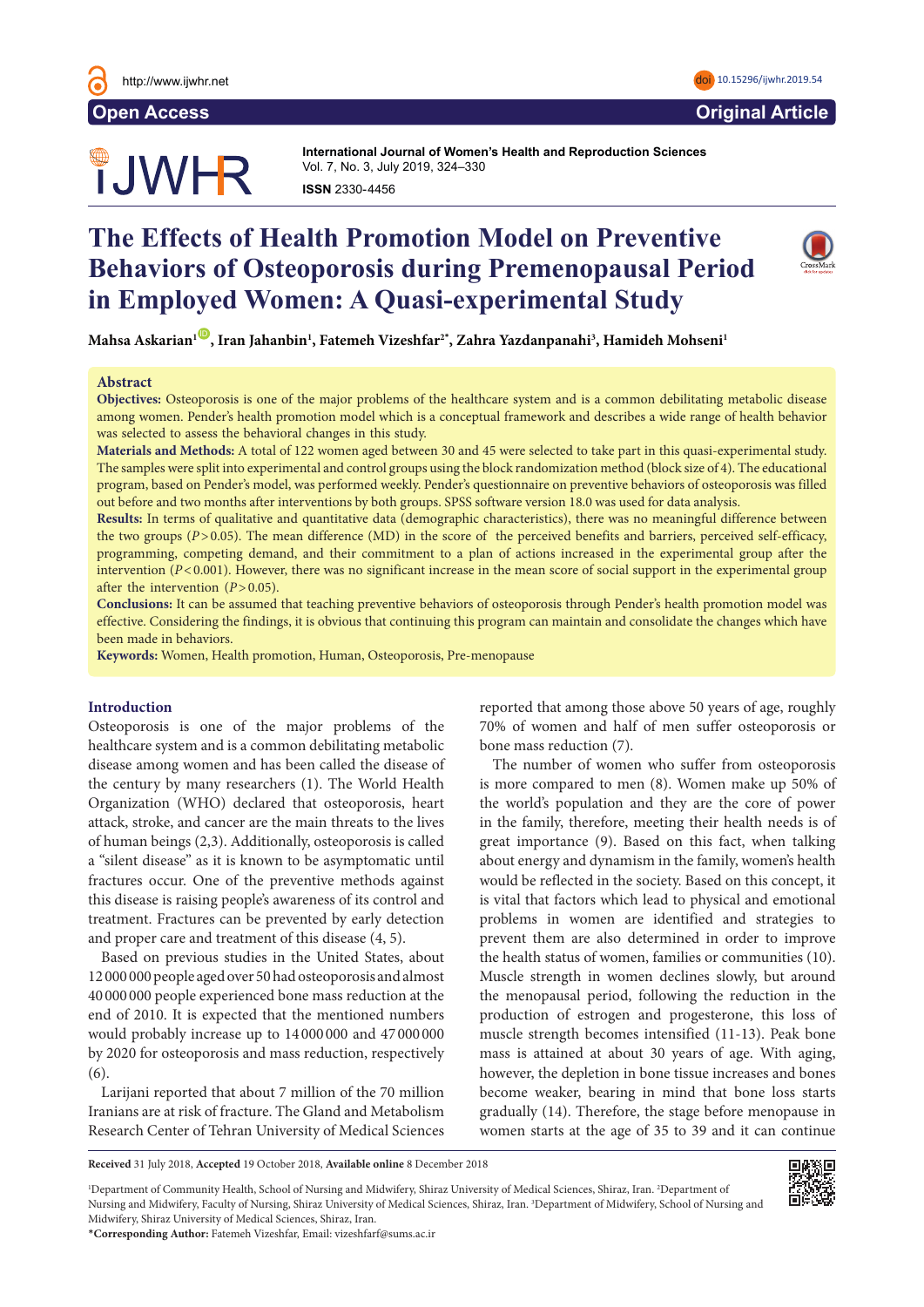for 5 to 15 years. The incidence of vasomotor symptoms, severe bleeding, severe premenstrual syndrome, mood swings, osteoporosis, and breast cancer are the complaints before or during menopause (15, 16).

In 1986, the WHO defined the concept of health promotion as empowering people in order to increase control over their health and improve their lives (17). Pender stated that health promotion is an activity which enhances the level of well-being in people or groups (18).

# Rationale

In this study, Pender's model was used for evaluating preventive behaviors of osteoporosis. This model is an important conceptual framework to describe a wide range of health behaviors.

This model has its roots in the theories of social cognition, nursing, and public health. It shows that people interact with their physical and interpersonal environment while trying to improve their health. The proper way of promoting healthy behaviors is a complex process affected by several variables. Pender's Health Promotion Model consists of 3 groups of factors:

- Personal characteristics and previous experience of the individual (personal factors, biological, psychological and social characteristics, and previous experience of the individual in relation to the desired behavior)
- Factors affecting specific behaviors such as cognitive and emotional feeling attached to them (the perceived benefits and barriers to perform a specific behavior, perceived self-efficacy, emotional feeling towards a behavior, and the effect of interaction with others such as families, friends, social patterns and supporting others as well as the influence of the location and time)
- The substituted activities for desired behaviors (activities that a person has little control over such as job and family responsibilities or the substituted behaviors which can be controlled by the person and has a chance of selection) (19).

# **Objectives**

According to studies, little attention has been paid to preventive behaviors of osteoporosis before menopause based on Pender's Health Promotion Model. Previous studies mostly have concentrated on people's lifestyles or exercises based on this model. Hence, we decided to investigate the effect of Pender's health promotion model on preventing behaviors of osteoporosis before menopause in women in 2015.

# **Methods**

This quasi-experimental study with a control group was conducted using Health Promotion Model. It was registered in the Iranian Registry of Clinical Trials (identifier: IRCT201405267531N9; [https://www.irct.ir/](https://www.irct.ir/trial/8035)

[trial/8035](https://www.irct.ir/trial/8035)).

The participants were employed women between 30 to 45 years of age. The inclusion criteria were: a) absence of menopausal symptoms in the past six months; b) no longterm use of corticosteroids; c) non-surgical removal of the ovaries; d) participation in at least 2 training classes.

The main purpose of this study was to compare the mean score of preventive behaviors of osteoporosis in both experimental and control groups. Regarding the mean difference  $(m_1-m_2)$  of 1.3, standard deviation (SD) of 2.5, power  $(1-β)$  of 80% and significance level (α) of 0.05, almost 59 females were considered for each group. Considering the possibility of a 10% reduction in participants, the number of women was increased to 65  $(n=65)$ .

Regarding the ethical issues, the researcher obtained a recommendation letter from the authorities of Fatemeh College of Nursing and Midwifery and then presented it to the central building of this university in order to receive permission. Moreover, this study was approved by the Ethics Committee.

Accordingly, to achieve the main goals of this research, the following steps were taken for sampling:

*First step:* 130 women were selected randomly from all employed women who aged 30-45 years in the central building of Shiraz university of Medical Sciences.

*Second step:* Then, using the block size of 4, they were organized into experimental (n=65) and control (n=65) groups. The number of women in the experimental group decreased from 65 to 60 women and it dropped from 65 to 62 women in the control group.

*Third step:* After explaining the goals and benefits of this research to the women, consent form and the part of the questionnaire related to demographic characteristics were filled out by both groups.

*Fourth step:* After the pre-test, 3 educational classes were held for the experimental group (one session per week) in the central building of Shiraz University of Medical Sciences. Additionally, an educational pamphlet which included proper behaviors against osteoporosis was given to them. Those classes were about preventive behaviors of osteoporosis based on the subscales of Pender's health promotion model including appropriate nutrition, regular exercise, getting exposed to sunrise, and using calcium tablets.

According to the goals, the employed women were instructed in the vital behaviors which were highly beneficial for preventing osteoporosis.

*Fifth step:* The questionnaire of "preventive behaviors" of osteoporosis" was designed based on Pender's Health Promotion Model and was filled out by both groups 2 months after the training classes.

# Questionnaire

The questionnaire consisted of 2 parts.: The first part (demographic characteristics) was developed to measure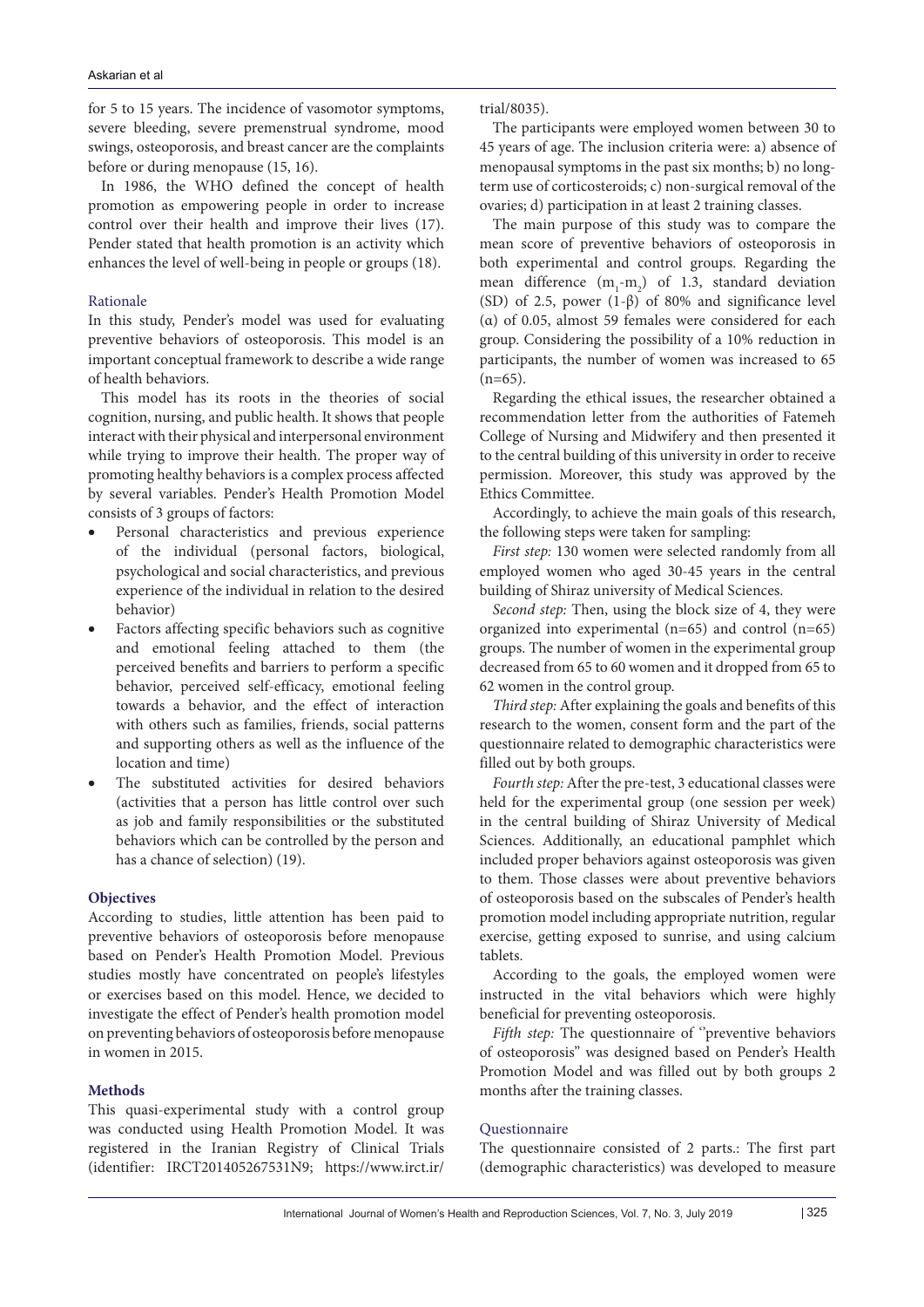age, education, marital status, number of pregnancies, number of children, height, weight, body mass index (BMI), osteoporosis background in the family members, hypothyroidism or hyperthyroidism, oophorectomy, history of corticosteroid usage (hydrocortisone, dexamethasone, etc), supplementary calcium usage, smoking history, regular exercise (3 times a week), and daily exposure to direct sunshine. Further, the second part of the questionnaire included six subscales based on Pender's Health Promotion Model.

Part 1: Perceived benefits and barriers subscale was presented in 12 items. Items 1 to 5 were related to the benefits and the answers were evaluated based on a 4-point Likert scale: Completely Agree (4 scores), Agree (3 scores), Disagree (2 scores) and Completely Disagree (1 score). On the other hand, items 6 to 12 were related to the barriers of preventive behaviors of osteoporosis subscale and the answers were assessed using a 4-point Likert scale (which was completely opposite to the rating scale of perceived benefits): Completely Agree (1 score), Agree (2 scores), Disagree (3 scores) and Completely Disagree (4 score). Part 2: The assessment was made based on a 3-point rating scale for perceived self-efficacy subscale consisting of 7 items: Completely Sure (3 scores), Somewhat Sure (2 scores), and Not Sure (1 score). Part 3: The programming subscale was comprised of 5 items: Often (3 scores), Sometimes (2 scores) and Never (1 score). Part 4: The evaluation of the other subscales was as follows: a 2-point rating scale for the competing demand with 4 items: True (1 score) and False (zero score). Part 5: a 3-point rating scale for the commitment to a plan of action: Often (3 scores), Sometimes (2 scores) and Never (1 score). Part 6: a 3-point rating scale for social support with 5 items: Often (3 scores), Sometimes (2 scores) and Never (1 score). Eventually, the total scores of the subscales were calculated for each individual.

# Validity and Reliability of the Questionnaire

Content and face validity were evaluated by ten specialists in the field at Shiraz University of Medical Sciences. They also assessed the content validity index (CVI) and content validity ratio (CVR) of this questionnaire. For assessing the face validity of the questionnaire, we requested the specialists to write their comments on the place of each item, accurate scaling and grammatical structure of each item, and also the importance of adding new items or removing existing items. Finally, the face validity of the scale was determined based on an impact score of ≥1.5 for all items. Regarding content validity, we requested the specialists to review all parts of the questionnaire and assess each item based on four standard criteria including relevancy, clarity, simplicity, and necessity. CVR was determined using the formula:  $CVR = (n_E-N/2)/(N/2)$ . Lawshe's table was used to determine the cut-off point for CVR (20). Based on Lawshe's table, the minimum CVR value required for each item was 0.62. The CVR value

for each item in this questionnaire was between 0.66 and 1. The CVI was also calculated using Waltz and Bausell method (21). Through dividing the number of specialists who ranked the items as compatible or full compatible for each criterion (relevancy, clarity, and simplicity) by the total number of specialists, CVI was achieved for each item. The average score of 3 criteria was used as the total CVI for each item. The minimum CVI value required for each item was 0.79 (22). For this scale, it was reported to be 0.9-1 for each item and the S-CVI/Ave was reported to be 0.9 for this questionnaire. In order to assess the reliability of the questionnaire, through convenience sampling method, 130 employed women (30-45 years old) participated in a pilot study based on the inclusion and exclusion criteria. Cronbach's alpha coefficient for the second part of this questionnaire (total score) was 0.724. Therefore, the questionnaire entitled "preventive behaviors of osteoporosis based on Pender's Health Promotion Model" had a good reliability and validity.

Data analysis was performed using SPSS software version 18.0. Descriptive statistics including the frequency, percentage, mean and standard deviation were calculated. In addition, analytical data were computed for comparing qualitative variables between the 2 groups using chi-square and Fisher test. Moreover, independent *t* test was applied to compare the differences in quantitative variables such as age and BMI and compare the mean scores of subscales of the health promotion model between experimental and control groups before and after the training. Further, paired *t* test was applied for comparing the mean scores of subscales separately in each group before and after the training. Finally, covariance analysis was used to compare the differences between the 2 groups before training in commitment subscale.

#### **Results**

Totally, 122 women aged 30 to 45 were studied (Figure 1). Independent *t* test was used to compare the demographic characteristics (age, height, weight, BMI, etc) of both experimental and control groups. The results showed that there was no significant difference in terms of these characteristics between the 2 groups (*P*>0.05) (Table 1). Moreover, both groups were compared in terms of qualitative data using Chi-square and Fisher test. There was no significant difference in the other variables (*P*>0.05) except for marital status and family history of

osteoporosis, i.e. the 2 groups were similar (Table 2). The independent *t*-test indicated no significant difference in the mean score of the perceived benefits and barriers, perceived self-efficacy, planning, competing demand, and social support for preventive behaviors of osteoporosis before the intervention (*P*>0.05). However, the mean score of commitment revealed a significant difference (*P*<0.05). Covariance analysis after adjustment of the scores of commitment before intervention showed that the difference between the scores of both groups was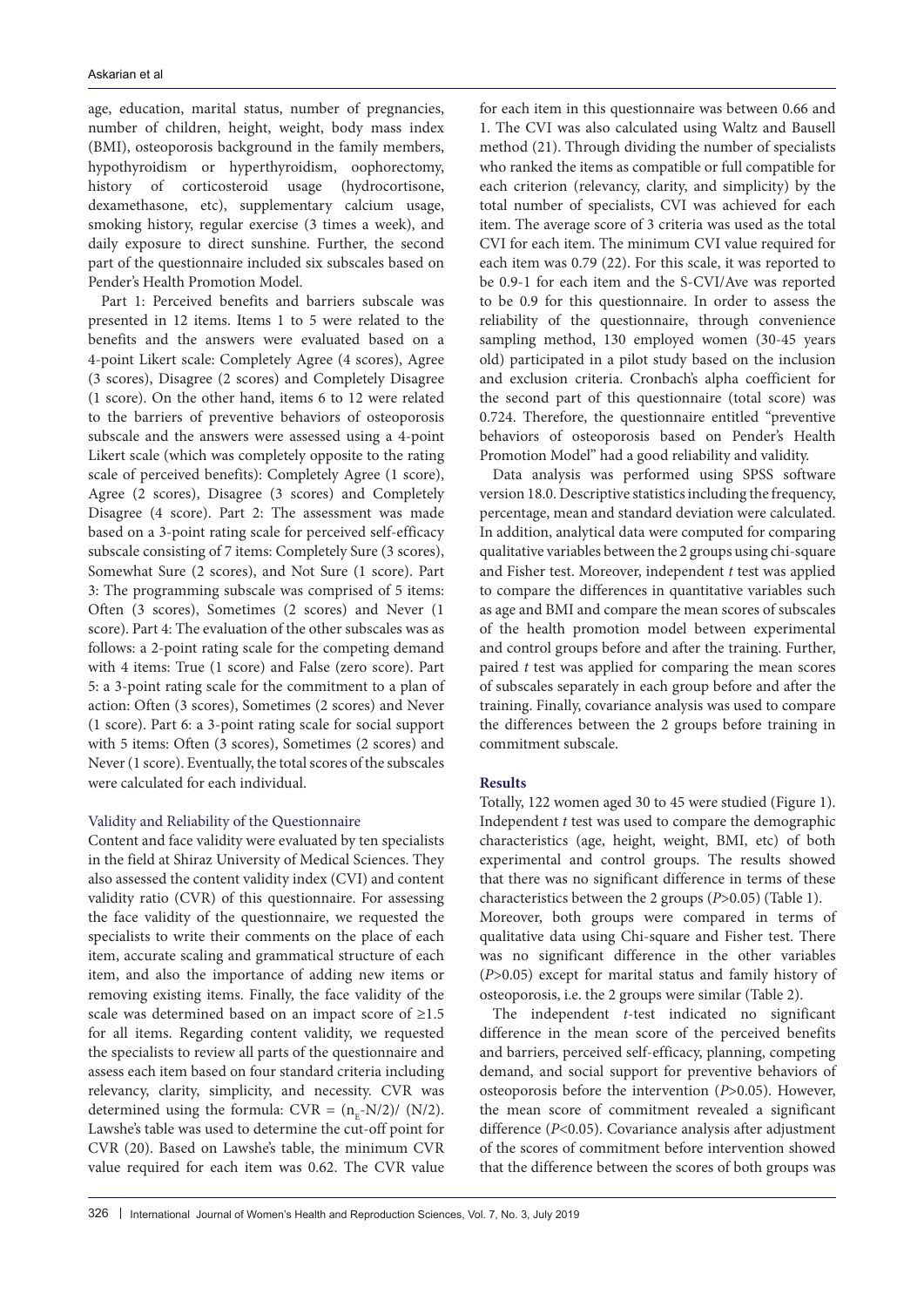

**Figure 1.** Flowchart of the Study Procedure.

statistically significant (*P*<0.001) (Table 3).

Further, independent *t*-test demonstrated that there is a significant difference between the mean score of the perceived benefits and barriers, perceived self-efficacy, planning, competing demand, and commitment after the intervention (*P*<0.05), except for social support (*P*>0.05) (Table 4).

The paired *t*-test measured the mean score of the sixth subscales of this questionnaire before and 2 months after the training separately in each group. It indicated that there was a significant difference in the mean score of the

**Table 1.** Comparison of the Demographic Characteristics in Experimental and Control Groups

|            | Group                            |                                   |         |
|------------|----------------------------------|-----------------------------------|---------|
| Variable   | Experimental (n=62)<br>(Mean±SD) | Control (n=60)<br>$(Mean \pm SD)$ | P Value |
| Age        | 37.38±4.52                       | 37.58±4.37                        | 0.8     |
| Pregnancy  | $1.18 + 0.86$                    | $1.14 + 1.04$                     | 0.85    |
| Children   | $0.93 + 0.86$                    | $1.11 + 1.04$                     | 0.3     |
| Height     | 161.45±5.09                      | 162.40±4.07                       | 0.29    |
| Weight     | 63.40 <sup>+9.21</sup>           | 63.95±7.26                        | 0.71    |
| <b>BMI</b> | 24.35±3.65                       | 24.29±2.98                        | 0.92    |

**Table 2.** Comparison of the Qualitative Data in Experimental and Control Group

| Variable                                  | <b>Experimental (n=60)</b> |      |          | Control (n=62) |       |  |
|-------------------------------------------|----------------------------|------|----------|----------------|-------|--|
|                                           | No.                        | %    | No.      | %              |       |  |
| Osteoporosis background in family members |                            |      |          |                |       |  |
| Yes                                       | 30                         | 50   | 21       | 33.9           | 0.224 |  |
| No                                        | 28                         | 46.8 | 41       | 66.1           |       |  |
| Hypo or hyperthyroidism                   |                            |      |          |                |       |  |
| Yes                                       | 14                         | 23.3 | 18       | 29             | 0.219 |  |
| No                                        | 45                         | 75   | 44       | 71             |       |  |
| Oophorectomy                              |                            |      |          |                |       |  |
| Yes                                       | 0                          | 0    | $\Omega$ | 0              | 0.32  |  |
| No                                        | 60                         | 100  | 62       | 100            |       |  |
| Corticosteroids usage background          |                            |      |          |                |       |  |
| Yes                                       | 16                         | 26.7 | 14       | 22.6           | 0.52  |  |
| No                                        | 42                         | 70   | 48       | 77.4           |       |  |
| Supplementary calcium usage background    |                            |      |          |                |       |  |
| Yes                                       | 18                         | 30   | 26       | 41.9           | 0.53  |  |
| No                                        | 41                         | 48.3 | 34       | 54.8           |       |  |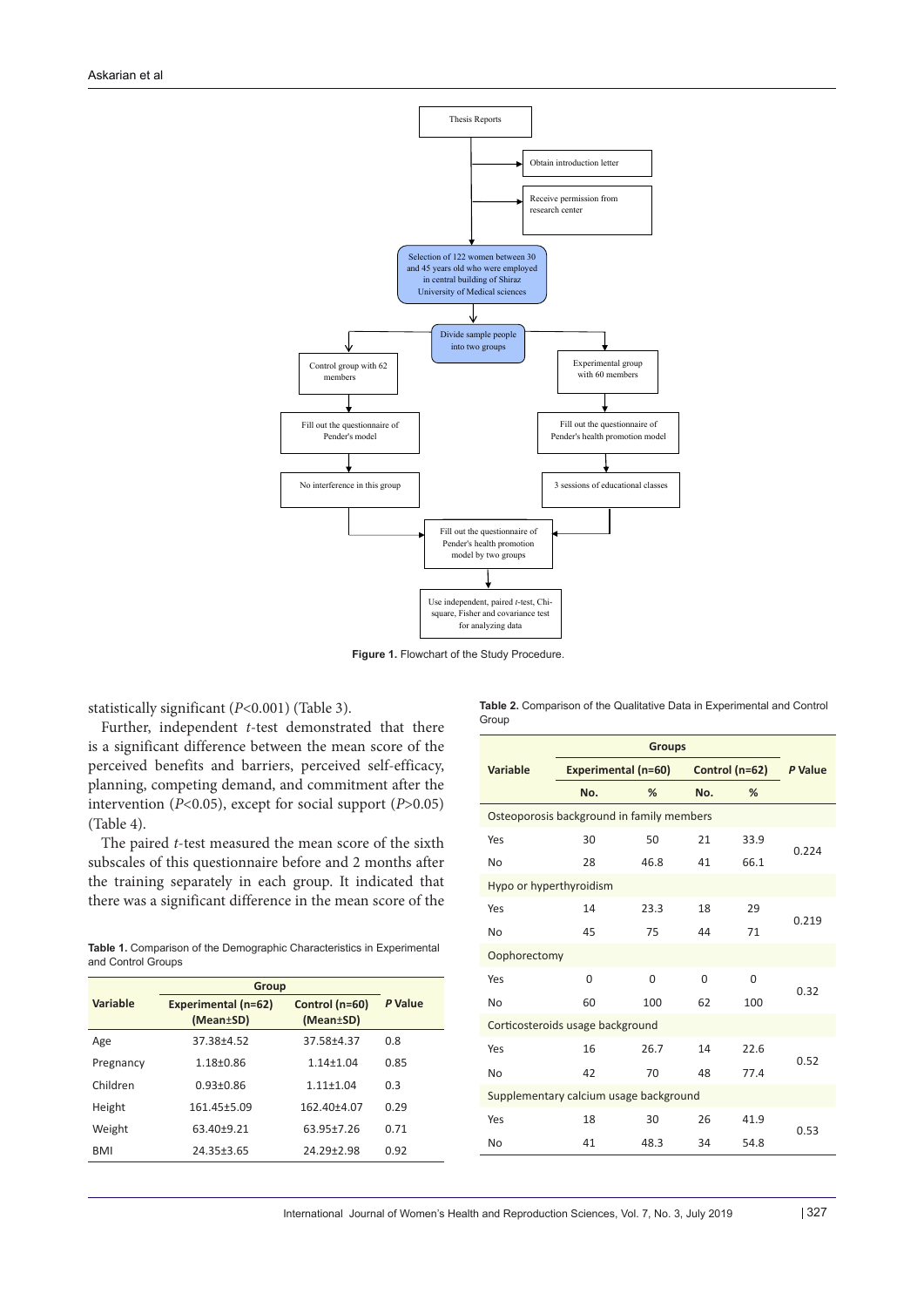|  | <b>Table 3.</b> Comparison of the Subscales of Pender's Model in the |  |  |  |  |
|--|----------------------------------------------------------------------|--|--|--|--|
|  | Experimental and Control Groups Before Intervention                  |  |  |  |  |

| <b>Groups</b>                      |                                    |                       |         |  |
|------------------------------------|------------------------------------|-----------------------|---------|--|
| <b>Subscales</b>                   | <b>Experimental</b><br>(Mean ± SD) | Control<br>(Mean± SD) | P Value |  |
|                                    | <b>Before</b>                      | <b>Before</b>         |         |  |
|                                    | Intervention                       | Intervention          |         |  |
| Perceived benefits and<br>barriers | 39.56 ±4.06                        | $39.19 \pm 6.35$      | 0.69    |  |
| Perceived self-efficiency          | 17.18 ± 2.65                       | 17.79 ± 3.14          | 0.25    |  |
| Programming                        | $10.05 \pm 2.15$                   | $10.64 + 2.36$        | 0.14    |  |
| Competing demand                   | $3.25 \pm 0.79$                    | $3.22 + 1.06$         | 0.88    |  |
| Commitment                         | $8.78 \pm 1.49$                    | $9.41 \pm 1.51$       | 0.021   |  |
| Social support                     | $11.15 \pm 2.52$                   | 11.46 ± 2.67          | 0.5     |  |

**Table 4.** Comparison of the Subscales of Pender's Model in the Experimental and Control Groups After Intervention

|                                    | <b>Groups</b>                     |                       |         |  |
|------------------------------------|-----------------------------------|-----------------------|---------|--|
| <b>Subscales</b>                   | <b>Experimental</b><br>(Mean± SD) | Control<br>(Mean± SD) | P Value |  |
|                                    | After                             | After                 |         |  |
|                                    | Intervention                      | Intervention          |         |  |
| Perceived benefits and<br>barriers | $42.63 + 4.67$                    | $38.59 \pm 5.73$      | 0.001   |  |
| Perceived self-efficiency          | 18.76±1.85                        | $17.61 \pm 3.08$      | 0.01    |  |
| Programming                        | $12.23 + 2.10$                    | $10.74 + 2.11$        | 0.001   |  |
| Competing demand                   | $3.81 \pm 0.39$                   | $3.29 \pm 0.98$       | 0.001   |  |
| Commitment                         | $10.23 \pm 1.53$                  | $9.50 \pm 1.49$       | 0.008   |  |
| Social support                     | 11.31± 2.30                       | $11.58 \pm 2.67$      | 0.056   |  |

experimental group after training in comparison with the control group (*P*<0.001) (Table 5).

#### **Discussion**

As stated earlier, no significant difference was observed between the 2 groups in terms of demographic information. On the other hand, a significant increase was observed in the perceived benefits and barriers of preventive osteoporosis behaviors after the intervention. This study suggests that more women understand the benefits of preventive behaviors while a few of them understand the barriers of these behaviors in their lives. Amini et al stated that there is a certain relationship between perceived benefits and quitting smoking among the youth (23). In addition, in Australia, Fary et al stated that there was a significant relationship between perceived benefits and physical activities (24). Sharifirad et al revealed that by reducing perceived barriers, fewer teens started smoking (25). Indeed, most studies have shown the importance of perceived benefits and barriers in people's lifestyles or exercises, while the present study illustrated the significance of perceived benefits and barriers in

**Table 5.** Caparison of the Mean Difference in the Scores of the Subscales of Pender's Model Before and After Intervention in Experimental and Control Groups

|                              | <b>Groups</b>                   |                     |  |  |  |
|------------------------------|---------------------------------|---------------------|--|--|--|
| <b>Subscales</b>             | <b>Experimental</b><br>$(n=60)$ | Control<br>$(n=62)$ |  |  |  |
|                              | P-Value                         | P-Value             |  |  |  |
| <b>Benefits and barriers</b> | 0.001                           | 0.18                |  |  |  |
| Self-efficiency              | 0.001                           | 0.48                |  |  |  |
| Programming                  | 0.001                           | 0.54                |  |  |  |
| Competing demand             | 0.001                           | 0.1                 |  |  |  |
| Commitment                   | 0.001                           | 0.56                |  |  |  |
| Social support               | 0.64                            | 0.43                |  |  |  |

preventive behaviors of osteoporosis.

The scores of perceived self-efficiency in the present study confirmed that its level was rather low for females to perform physical activities and have adequate calcium intake. However, after the training, the perception of females about their own self-efficacy increased significantly. The study conducted by Sedlak et al suggested that subjects in that study had a lower selfefficacy (26). In a study by Cho and Lee, there was a statistical difference in the perceived self-efficiency after intervention (*P*<0.001) (27). Therefore, our results are in line with previous studies in this regard. Obviously, the subjects had a low level of self-efficacy during their lives and they needed to improve their perception of their own self-efficacy through effective training.

It seems that educational interventions in planning for the preventive behaviors of osteoporosis such as using calcium or doing physical activities on a regular basis were beneficial in the experimental group. Tayari also reported that planning for exercises in the experimental group increased significantly after the intervention (28).

The results indicated that training could increase competing demand in the experimental group. However, Tayari reported that there was no significant difference in the experimental group before and after the intervention in behaviors substituted with sports (28). Accordingly, the present study revealed new results in this regard based on Pender's model.

 The results of the present study suggested that before training, the level of commitment was low in individuals at high risk for developing osteoporosis, however, after the training, it increased substantially. Keegan et al reported that the commitment, which was related to physical activities, can predict damage which might occur after exercise. In addition, social support, self-efficacy and perceived benefits are the most powerful predictors of commitment to exercise and physical activity (29).

Social support, as a factor associated with physical activity level, is an important determinant of these behaviors in people (30). In this study, the mean score of this subscale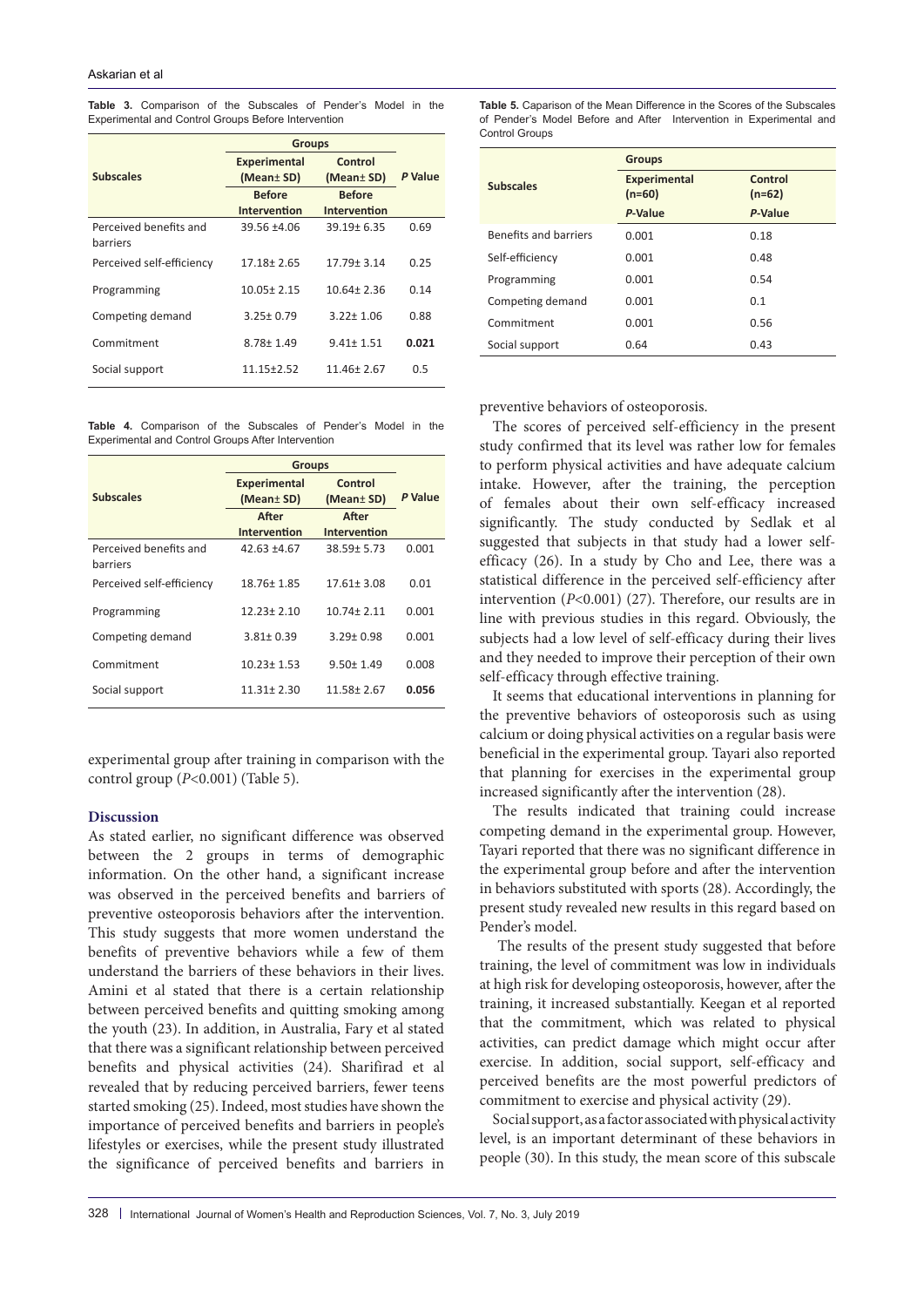was average and indicated no considerable rise after the training. It seems that in our culture, preventive behaviors such as exercise and healthy nutrition, as part of healthy lifestyles, are not yet known. Accordingly, others do not recommend these behaviors to people. On the other hand, Cho and Lee conducted several analyses and found that the development of intervention strategies, which increase the awareness of others' culture and self-efficacy and enhance supports for immigrant women, can increase physical activity among Chinese immigrants (27). Further, Wu and Pender concluded that social support can both directly and indirectly affect the behaviors of physical activity (31). The results of other studies were incongruent with the findings of this study. Therefore, it can be concluded that if women's families are instructed as well, it is more likely to achieve similar outcomes. It can also enhance families' support to promote preventive behaviors of osteoporosis among females.

#### **Conclusions**

According to the findings of this study, it can be deduced that the design and application of Pender's health promotion model were effective and useful for preventive behaviors of osteoporosis before menopause in women. Considering the fact that a large body of research focused mostly on other parts of this model, the results of the present study are novel and different in this regard. Therefore, it is vital that people are aware of the significance of this model for behaviors which seem to prevent osteoporosis.

#### **Limitations**

The small sample size of this study was related to the few numbers of employed women who were at the age of 30-45. Moreover, since a great deal of research has been conducted mostly on other parts of Pender's model, there were few studies revealing similar results about preventive behaviors of osteoporosis by this model.

### **Conflict of Interests**

Authors declare that they have no conflict of interests.

# **Ethical Issues**

The ethical issues in this study involved receiving the informed consent of women in research, the approval of Shiraz University of Medical Sciences, confidentiality of data collected from women, and providing the training scheme for the control group after completion of the research. This study was derived from a Master's thesis conducted in Fetemeh College of Nursing and Midwifery. This study was approved by the Ethics Committee of Shiraz University of Medical Sciences (CT-9376-7416).

#### **Financial Support**

This research was supported by the grant provided by

Shiraz University of Medical Sciences.

#### **Acknowledgments**

The authors appreciate all officials at Shiraz University of Medical Sciences who provided us with all the necessary facilities needed for the study and all women who helped us to achieve the objectives of this study.

#### **References**

- 1. Sambrook P, Cooper C. Osteoporosis. Lancet. 2006;367(9527):2010-2018. doi:10.1016/s0140- 6736(06)68891-0
- 2. Nejati S, Rasoulzadeh N, Sedighiyani A. The Effectiveness of Education on Prevention of Osteoporosis among High School Female Students. Journal of Hayat. 2009;15(3):59- 65. [Persian].
- 3. Vahedian-Shahroodi M, Lael-Monfared E, Esmaily H, Tehrani H, Mohaddes Hakkak HR. Prediction of osteoporosis preventive behaviors using the Health Belief Model. Iranian Journal of Health Education and Health Promotion. 2014;2(3):199-207. [Persian].
- 4. Aghamohammadzadeh N, Najafipour F, Bahrami A, et al. Evaluation of effective factors in decreased bone density in patients with osteoporosis and osteopenia. Journal of Gorgan University of Medical Sciences. 2009;11(2):61-67. [Persian].
- 5. Larijani B. Osteoporosis in Iran and the world. *Jam e Jam Daily*, 2005.
- 6. Ford MA, Bass M, Zhao Y, Bai JB, Zhao Y. Osteoporosis knowledge, self-efficacy, and beliefs among college students in the USA and China. J Osteoporos. 2011;2011:729219. doi:10.4061/2011/729219
- 7. Mahdi Hazavehei SM, Taghdisi MH, Saidi M. Application of the Health Belief Model for osteoporosis prevention among middle school girl students, Garmsar, Iran. Educ Health (Abingdon). 2007;20(1):23.
- 8. Lips P, van Schoor NM. Quality of life in patients with osteoporosis. Osteoporos Int. 2005;16(5):447-455. doi:10.1007/s00198-004-1762-7
- 9. Rossouw JE, Anderson GL, Prentice RL, et al. Risks and benefits of estrogen plus progestin in healthy postmenopausal women: principal results From the Women's Health Initiative randomized controlled trial. Jama. 2002;288(3):321-333.
- 10. Falah Hosseini K, Moghaddam M, Klander C, Blard D, Chandlez S. Women's Health From infancy to the Menopause. Tehran: Shahr Ab Publication; 2000. [Persian].
- 11. Borges O. Isometric and isokinetic knee extension and flexion torque in men and women aged 20-70. Scand J Rehabil Med. 1989;21(1):45-53.
- 12. Brooks SV, Faulkner JA. Skeletal muscle weakness in old age: underlying mechanisms. Med Sci Sports Exerc. 1994;26(4):432-439.
- 13. Phillips SK, Rook KM, Siddle NC, Bruce SA, Woledge RC. Muscle weakness in women occurs at an earlier age than in men, but strength is preserved by hormone replacement therapy. Clin Sci (Lond). 1993;84(1):95-98.
- 14. Monajjemi A. Osteoporosis. 3rd ed. Tehran: Azadmehr Publication; 2010. [Persian].